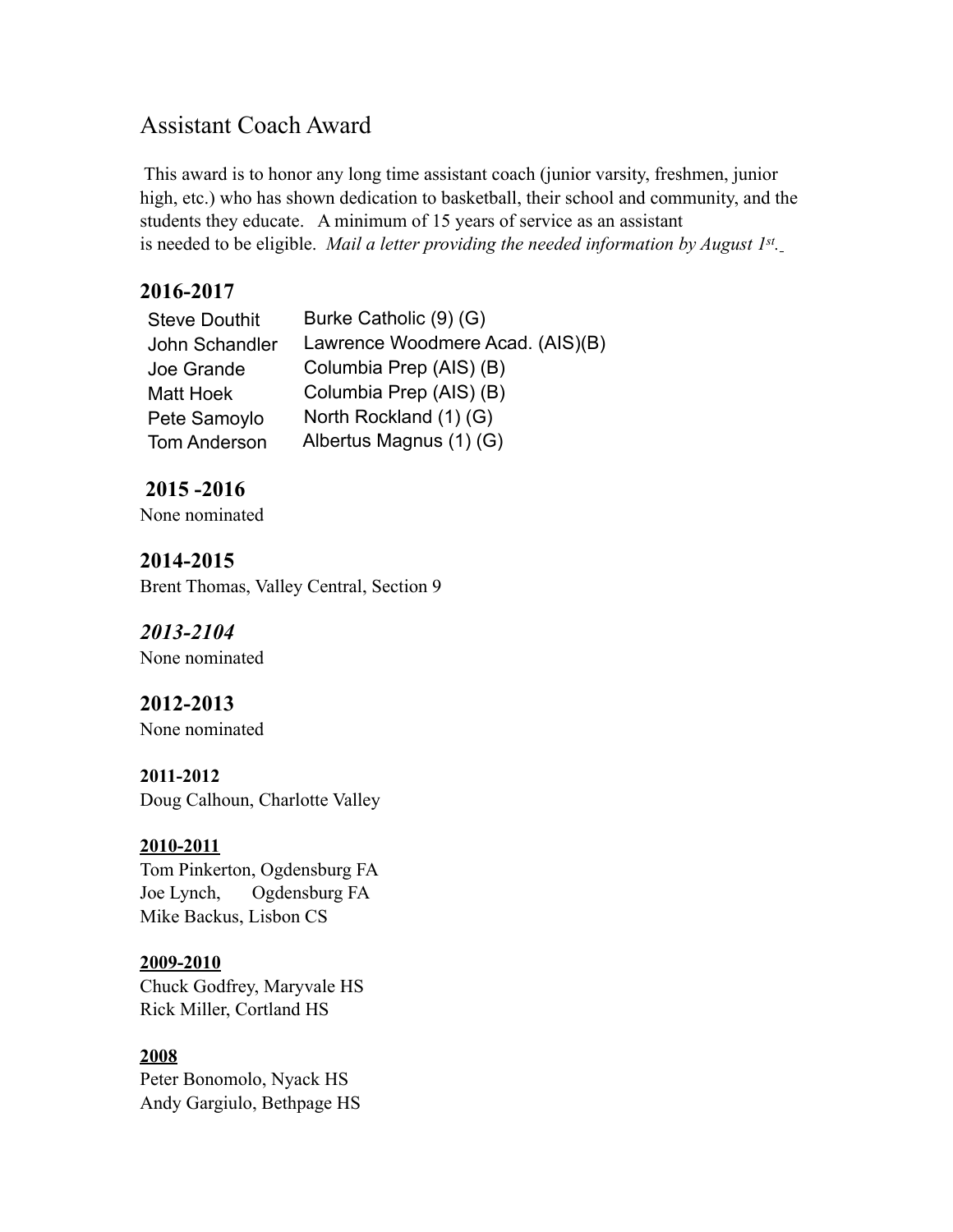### **2006**

Art Puritz, LaSalle Academy and Xavier HS (NYC) Ray Polanco, LaSalle Academy (NYC) Joe McCarthy, SUNY Cobleskill

#### **2005**

Bruce Bedford, Windsor HS Randy Casale, Beacon HS Claude Keith, North Salem HS Al Visconti, Mt. Vernon HS

#### **2004**

Charles Beauford, Yonkers Sacred Heart HS Dave Kingsley, Heuvelton CS

#### **2003**

Rick Bearor, Harrisville HS Tom Higgins, St. Francis/St. Stephen Joe McCarthy, SUNY Cobleskill Chris Neidig, John S. Burke Catholic HS Marianne O'Connor Ermi, St. John Fisher College

### **2002**

Karen Bezon – Elba HS Wm. Roger Clemenson –DeSales HS Bob Dedrick –Ticonderoga HS Jeff Gifford –Prattsburgh HS Wayne Hicks Prattsburgh HS Glen McGinnis –Cornwall HS Dave Rhyde –Hamilton HS

### **2001**

**Alan Klumpp** -Windsor HS **Joe Costello** -Windsor HS **Jerry Testa** -Windsor HS **Mike Sargent** -Ogdensburg FA